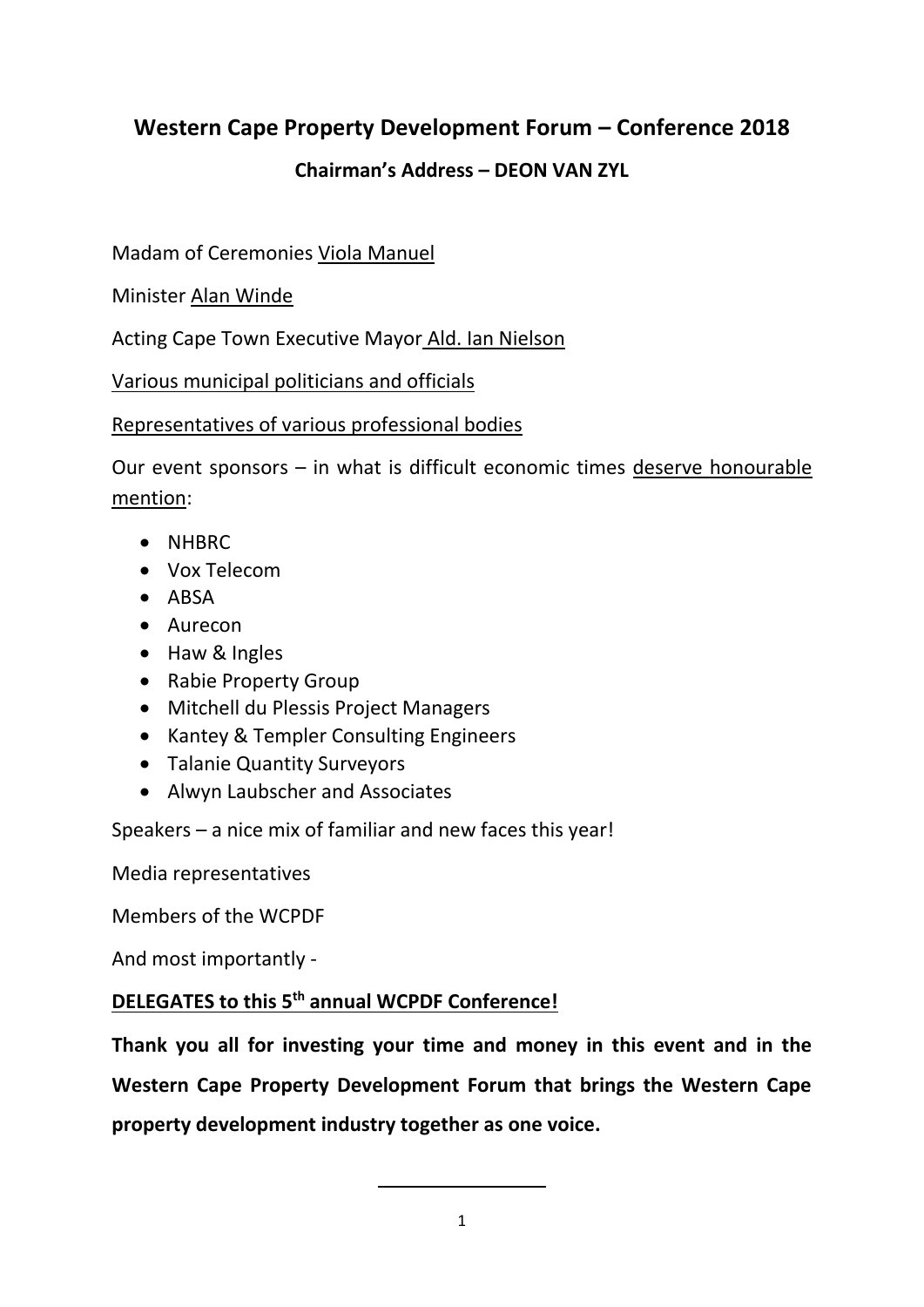Madame of Ceremonies, 5 years ago when I asked you to be MC at our first conference you said: "Sounds fascinating, will love to do it, for one year only". And I said, "great, but if you like it, we'll invite you again!" And so, we did, and here we are, 5 years in a row! Viola, thank you for taking charge again of Day 1 of the Conference. Rod MacPhail Will host tomorrow. Thank you Rod

The Western Cape Development Forum is celebrating its 10<sup>th</sup> year, ten years of chipping away at the block to try and make the Cape a more development friendly environment and assist in attracting economic growth.

I mentioned that this year is our  $5<sup>th</sup>$  conference. I am proud to say that having started with circa 90 delegates 5 years ago we have now more than doubled the number of delegates at this years invent  $-$  an excellent growth in any economist's book.

Looking at this year's registered delegates I am proud to acknowledge role players from the Southern Cape, and brothers from neighbouring Easter Cape. We even have the odd representative from Gauteng and KZN!

I also see a healthy growth in representatives from the banking industry. I hope this means that we can expect development finance more readily available in months to come!

Minister Winde, this year we are talking about Growing Africa's Premier Destination Through Property Development.

At last year's conference we spoke about making sense of, and surviving, an ever-changing environment. The only constant was change, we said.

I am not sure if this was prophetic but looking back at the last year, what a year of change!

- A new president
- A new minister of Finance (again)
- A new SARS commissioner
- A new local mayor?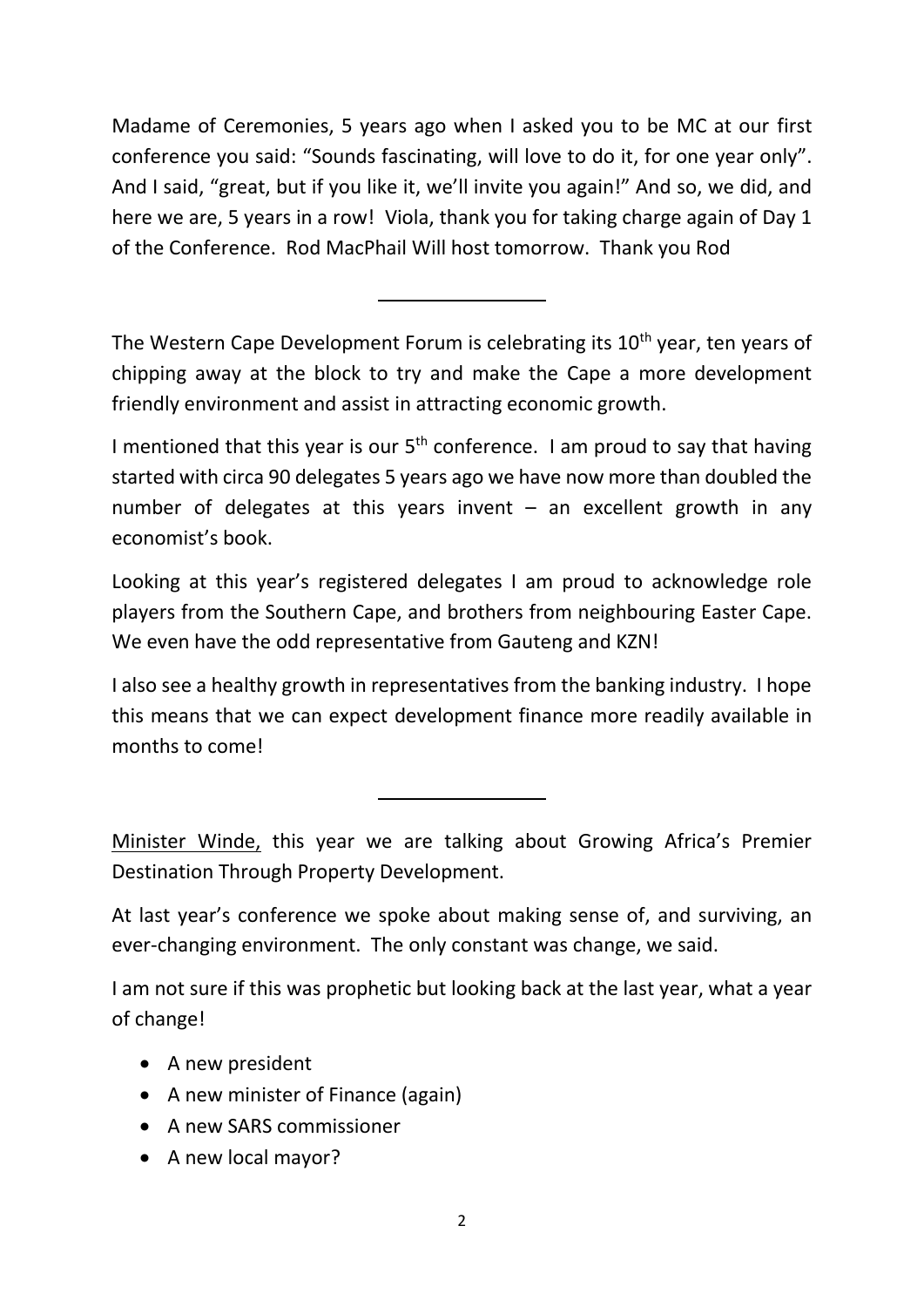In writing this speech I spent time reflecting on the changes that I have experienced in the last 8 years as Chairman of the Development Forum:

Although things at Provincial level have been reasonably stable we have seen changes in planning legislation, new environmental regulations, heritage finding its feet.

Province has provided a reasonably stable environment for the property industry. But a lot of Provincial authority has also been removed though planning law changes thus diluting its contribution of stability.

Even the drought has been a consistent until more recently! What a welcome change the rain over the past few weeks.

At City level, which we know represents more than 70% of the Province's economy, a totally different situation:

- Soon a third mayor in an 8-year period
- Three Mayco members for planning and development in Cape Town?
- Possibly four Executive Directors for planning?

## All in 8 years!

This type of change is not unique to Cape Town. Stellenbosch seems to change its Municipal Manager and Planning Director at the drop of a hat!

The questions, Minister Winde, I have for the representatives of the governing party who controls both Province and City and most if not all municipalities in the Western Cape, is:

- What would the state of a R49.1bil turnover company be, in the case of Cape Town, if it went through these levels of change in its senior management structure in such a short period of time?
- Can one truly expect the troops in the trenches (the officials) to have confidence and produce when the only certainty is management change?
- To what extent are we allowing local investment confidence to be undermined by the ongoing internal management changes in local authorities in this Province?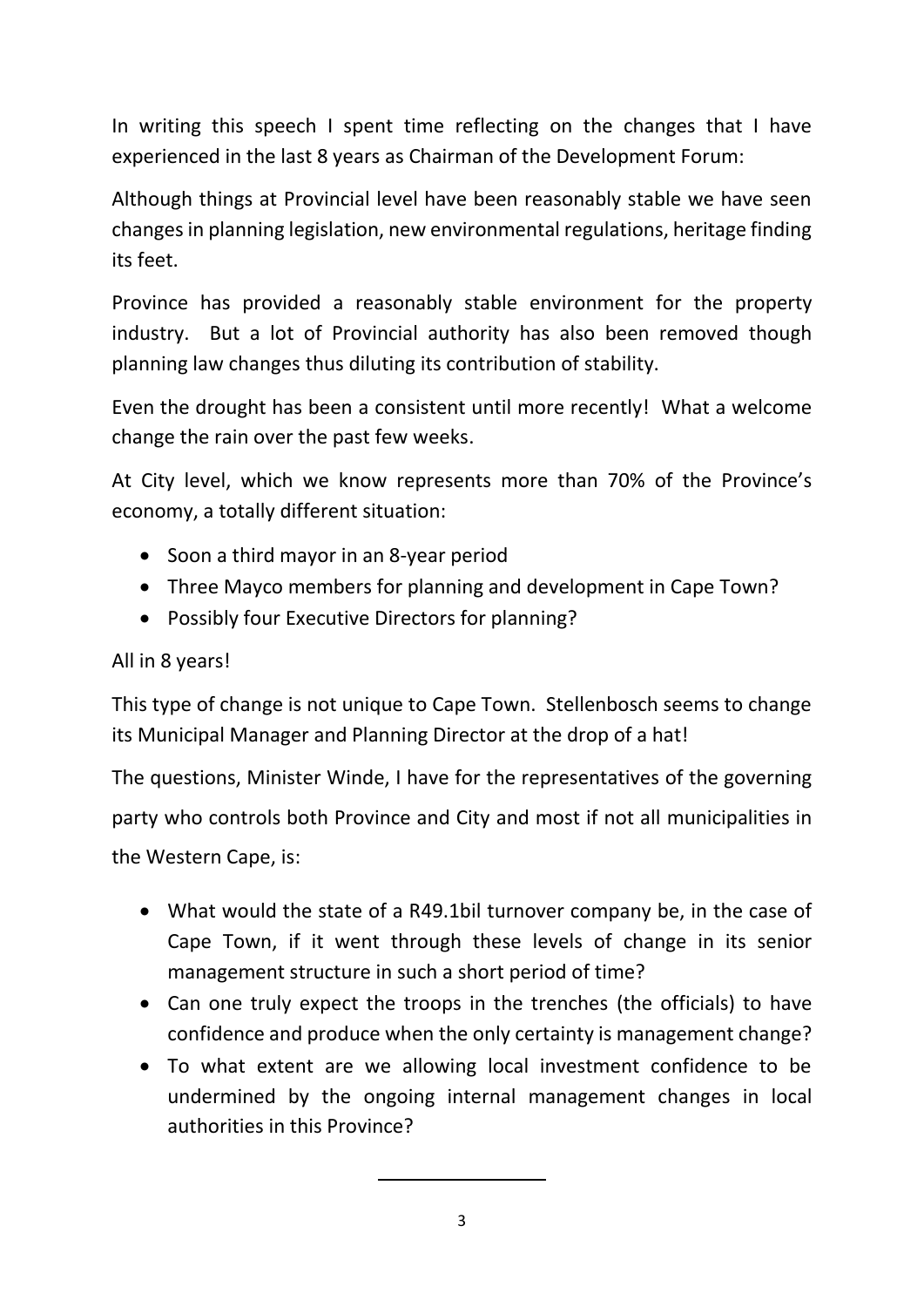Minister Winde, your colleague Minister Ivan Meyer, published the Municipal Economic Review and Outlook 2017 last year. It focused on the identification of bottlenecks and constraints that are hampering economic growth and job creation.

The report contextualised the Western Cape economy with that of the rest of South Africa and gave some insight into international trends.

It predicted that fixed investment will remain under pressure and that the public sector will come under pressure to reduce expenditure.

The report noted the following national risks:

- Continued political uncertainty in economic and fiscal policy
- Possible large sell-off in foreign holdings of South African bonds
- Drop in business and consumer confidence

All of these risks spoke to levels of uncertainty in South Africa.

At a provincial level the only risk described was the drought and its impact on agriculture and Agri-processing.

But, I would argue, this is not the only risk staring us in the face in the Western Cape. As a side point, the list of risks that I would have expected in the Report should have been a bit longer:

- Energy certainty
- Urbanisation
- Lack of municipal bulk infrastructure maintenance and upgrading
- Underspending by local authorities
- Run-away salary bills in local government
- Traffic congestion and the implosion of PRASA
- The fact that we have still not figured out how to fund national road infrastructure and the threat of closing the Huguenot Tunnel for a substantial time whilst necessary maintenance work takes place could be catastrophic to the Western Cape.

We can debate the merits of each later but the important risk that I want to highlight is the following: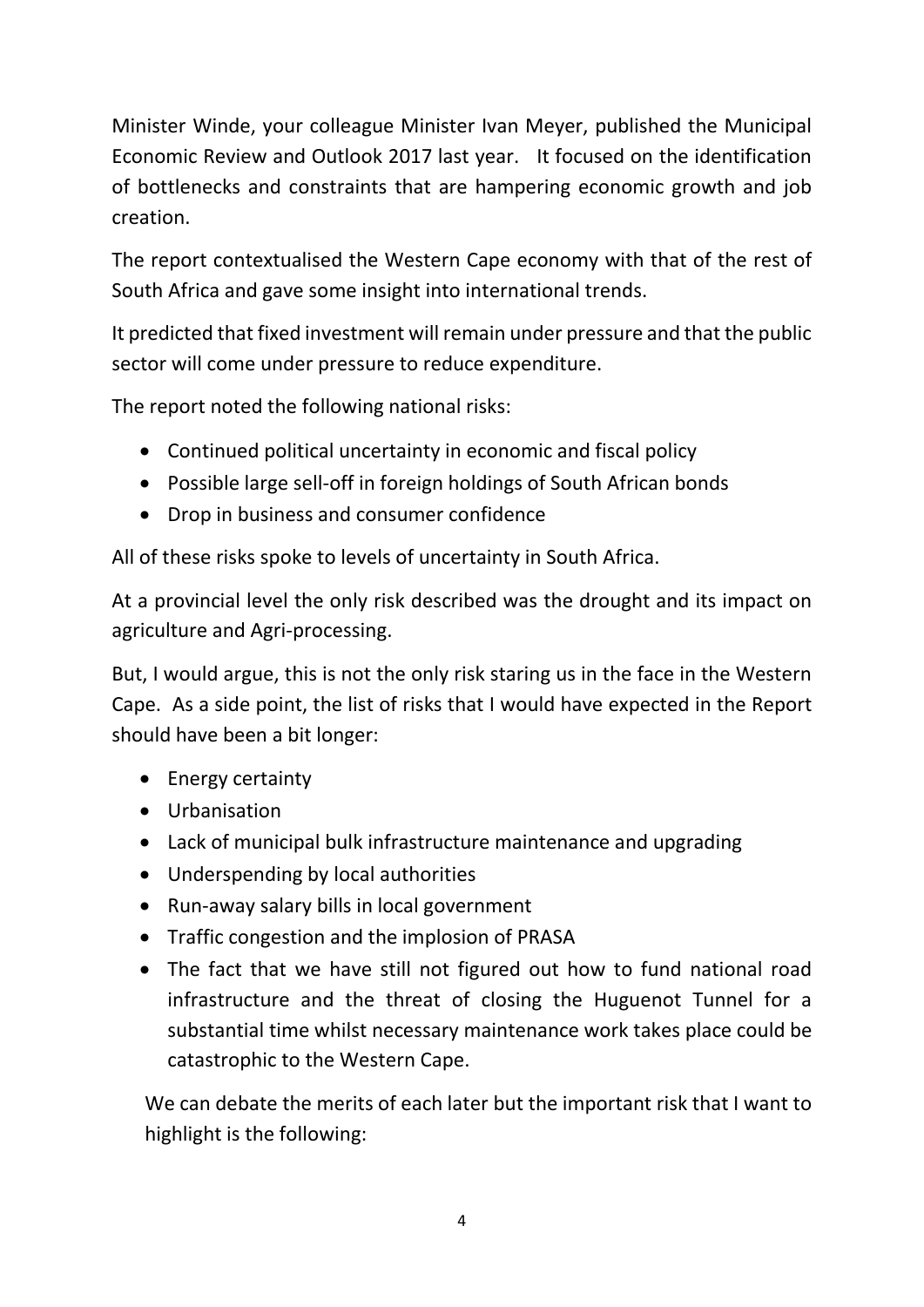• Government procurement and the impact on the property industry. (I will return to this point later.)

On a positive side the Report expressed the expectation that a decline in national interest rates could stimulate the services sectors in the Western Cape.

But that was  $2017 -$  and how things have changed!

It is fair to say that our new health conscious President, our "new/old" Minister of Finance and our new "Duracell" Minister of Public Enterprises are working 24/7 to create political and policy stability and confidence. God's speed to them!

To only cheer them, though, is not good enough.

We cannot expect them to do miracles if we do not give them real support from grass roots upwards. The support that I am talking about is making sure our own house is clean and working well.

I am not talking about clean audits, although this is important.

I am talking about whether the provincial and local government machinery that services the economy is working as it should, whether it is stimulating investment into Africa's Premier Property Destination?

- Whether all government structures, not just the political tier, is servicing the investment environment?
- **Whether there is a culture of public service and investment facilitation OR a culture of regulation and box-ticking?**

Unfortunately, I have to say, that with the best intentions, this programme has had limited success for the Property Development industry. Let me explain:

Minister Winde, a couple of years ago you introduced the Red Tape to Red Carpet programme, a real sign that the Provincial Government took note that the ability of business to function well was directly impacted on by the level of regulation and bureaucracy. You appointed people with a "can do attitude" that did make a difference to some lives.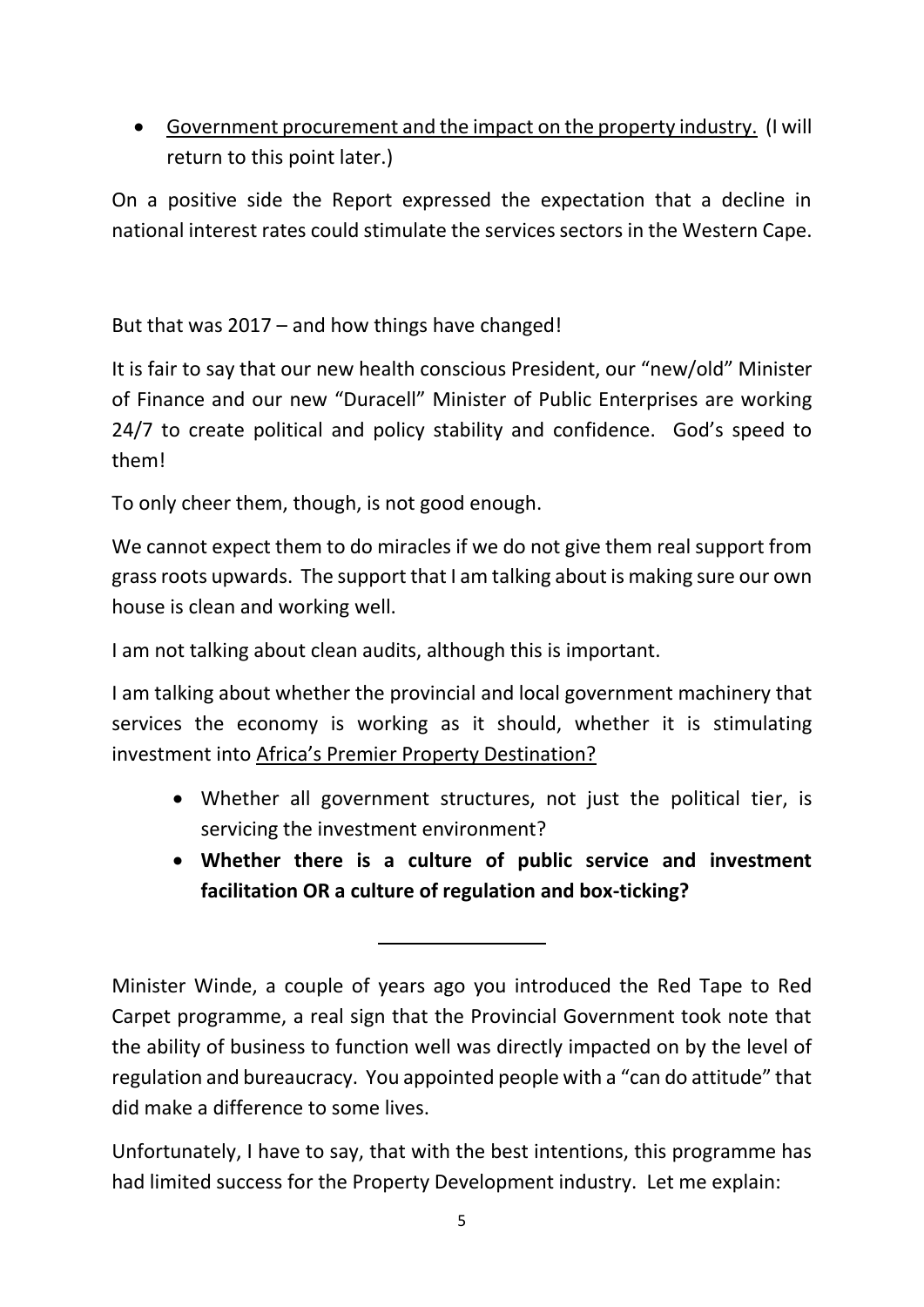The property industry is not a single business entity, it is a complex world of multiple disciplines and role players covering technical, commercial, legal and delivery disciplines and functions, each within a separate set of legislative, policy and technical constraints. If there is a hiccup in any sub-part of the development industry, the whole project is delayed or worst, cancelled.

The industry is a bit like an engine made up of many high-tech components. The pistons all need to fire at the right moment. If they don't, the vehicle does not move forward.

And like an engine, when you are talking about the mechanical functioning of any component, you need specialists to discuss performance vs expected performance.

Talking planning or heritage legislation, transport planning to a call centre operator simply does not work. Some constraints can only be addressed between specialists, which more than often takes the conversation to the level of legislation, policy, but more often to the level of opinion and subjective interpretation of policy and subjectivity.

A call centre cannot do much if an environmentalist dictates that I cannot plant Oak Trees, without any policy mandate, in my development and threatens to withhold rates clearances on a multi-million-rand development.

Or if an overzealous official delay a project for more than a year because, with the best of intentions, he or she is trying to protect an idea that has never been unpacked in legislation or policy.

A call centre does not have the insight or authority to ask the official, "how did you come to this conclusion?"

We all share the desire to maintain the natural and cultural qualities of the province. But unless this desire is aligned in legislation and policy, but more importantly in the way that interpretation bottlenecks are addressed, the Red Tape to Red Carpet programme will struggle.

Minister Winde, what I am talking about is not the need for a plumber to unlock the bottleneck, I am talking about a cultural change in governance. I am talking about less regulation and more facilitation of investment.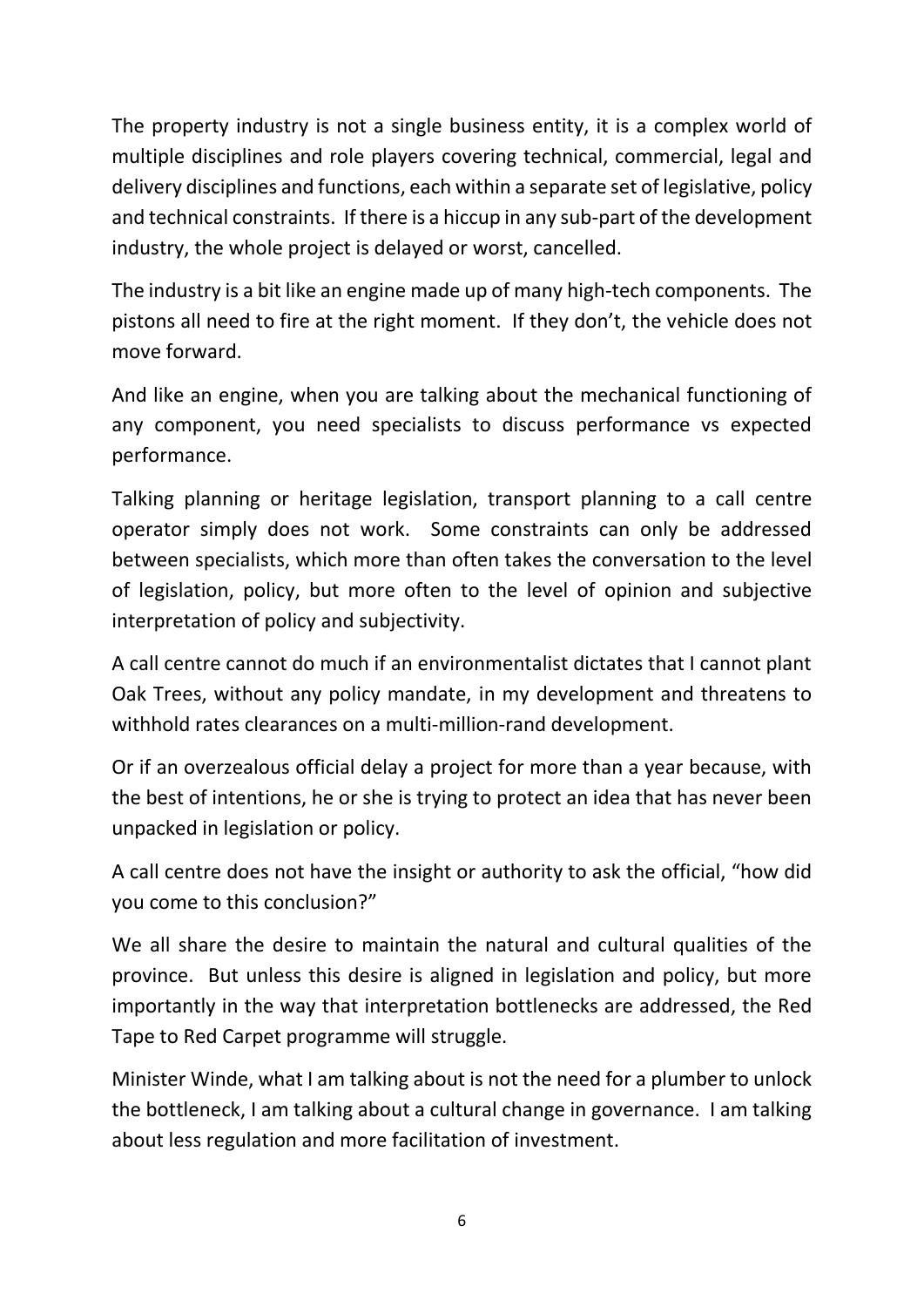Perhaps it is time to talk about a Red-Carpet Ombudsman in Province and in each municipality, on each portfolio committee – a qualified and experienced individual who understands property who can unblock the pipelines on a daily basis. A private banker type of person who knows what buttons to push! If investment is important, then it should be important enough to throw the right resources at the problem!

Local authorities are becoming more dependent on the revenue it generates through rates and taxes. The revenue stream is critical and needs to grow. Facilitation of property development to support growth is the only way to go.

Before I talk about what the Development Forum can bring to the table to assist government, there is the issue of procurement that I would like to return to:

Why would the property development industry be interested in Provincial and local government procurement, you may ask?

As I said previously, the property development industry is a complex world of many role players, not least the consulting and construction sectors.

A healthy consulting sector is critical to any economy. It is essential to protect the ability to interpret economic need and growth and to realise this in development projects through design and implementation. We need to support our architects, our engineers, our quantity surveyors. It's the implementation of their projects that generate income for local government through growth in rates and taxes.

In the same way you cannot construct infrastructure and buildings without a healthy construction sector. You cannot construct housing with builders that are not able to deliver on time, in budget and within quality expectations if the contracting pipeline does not sustain it. It is the contractors that employ labour, that gets money to some of the poorest communities!

Both these sectors, consulting and construction, depend on private investment, but even more on public investment. Government has a strategic obligation to make sure the consulting and construction industries are healthy and are gainfully employed.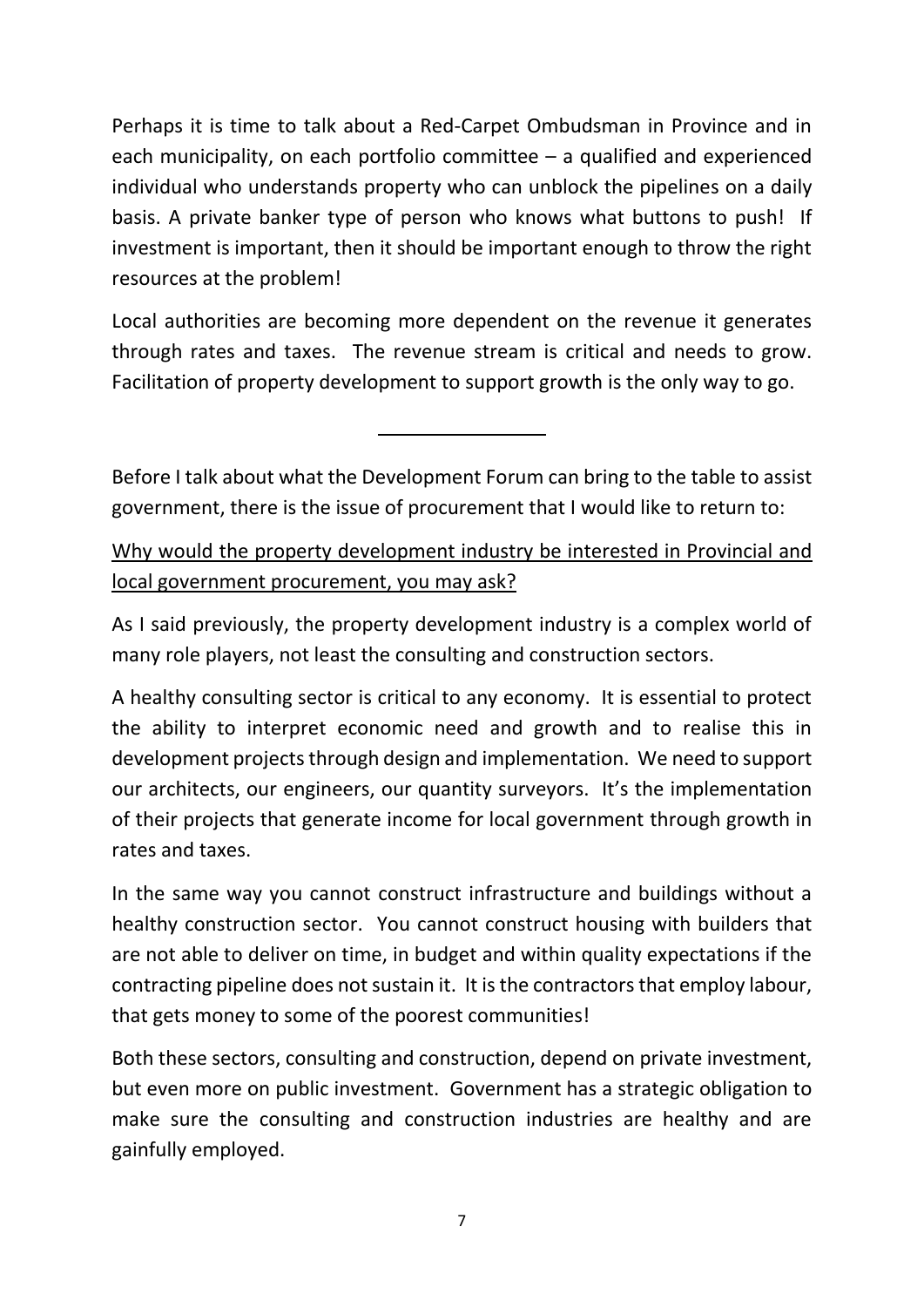Let me go so as far as to say that I have recently been told that the World Bank now expects governments to talk to local consulting and construction sectors about roll-out programmes, not on a project per project basis, but on a budget cycle of 5 to 10 years. Why? Because if you do not maintain the production pipeline none of these sectors will have the ability to come with delivery when government's crisis hits.

To paraphrase, the consulting and construction sectors need a higher level of certainty. If government does not provide certainty on roll-out, you are opening the door for international consultants and contractors to step into the gap with little regard to local job creation. Welcome China, welcome India!

Minister Winde, we need to talk about the turnaround time for the appointment of consultants and we cannot tolerate the delays in the appointment of contractors at the risk of having to send money back to National Treasury.

The irony is that I now hear politicians shout nearly as loud as the consulting and construction sectors about their own procurement processes. Is the lack of spending starting to impact performance bonusses, one wonders?

My plea to you is set up a work group with industry to talk about procurement at Provincial and Municipal Levels.

- Let's talk about the time it takes to appoint consultants and contractors. (It should take weeks not months or years!)
- Let's talk about the risk to society when government appoints consultants at discount of up to 70% on their respective Institute Fees.
- Let's talk about the risk of appointing contractors tendering prices 20% and 30% below your own cost estimates and making up on claims and disputes.
- Let's talk about why government can procure legal opinion and go to court with expensive representatives without tendering the work vs. the consulting industry having to cut each other's throats through tendering to get work from government.
- Let's talk about tenders for catalytic projects, such as Conradie Hospital, going out on a third round of public tender.

Whether we like it or not, government's procurement policies, or the interpretation of these policies, are a real risk to the consulting and construction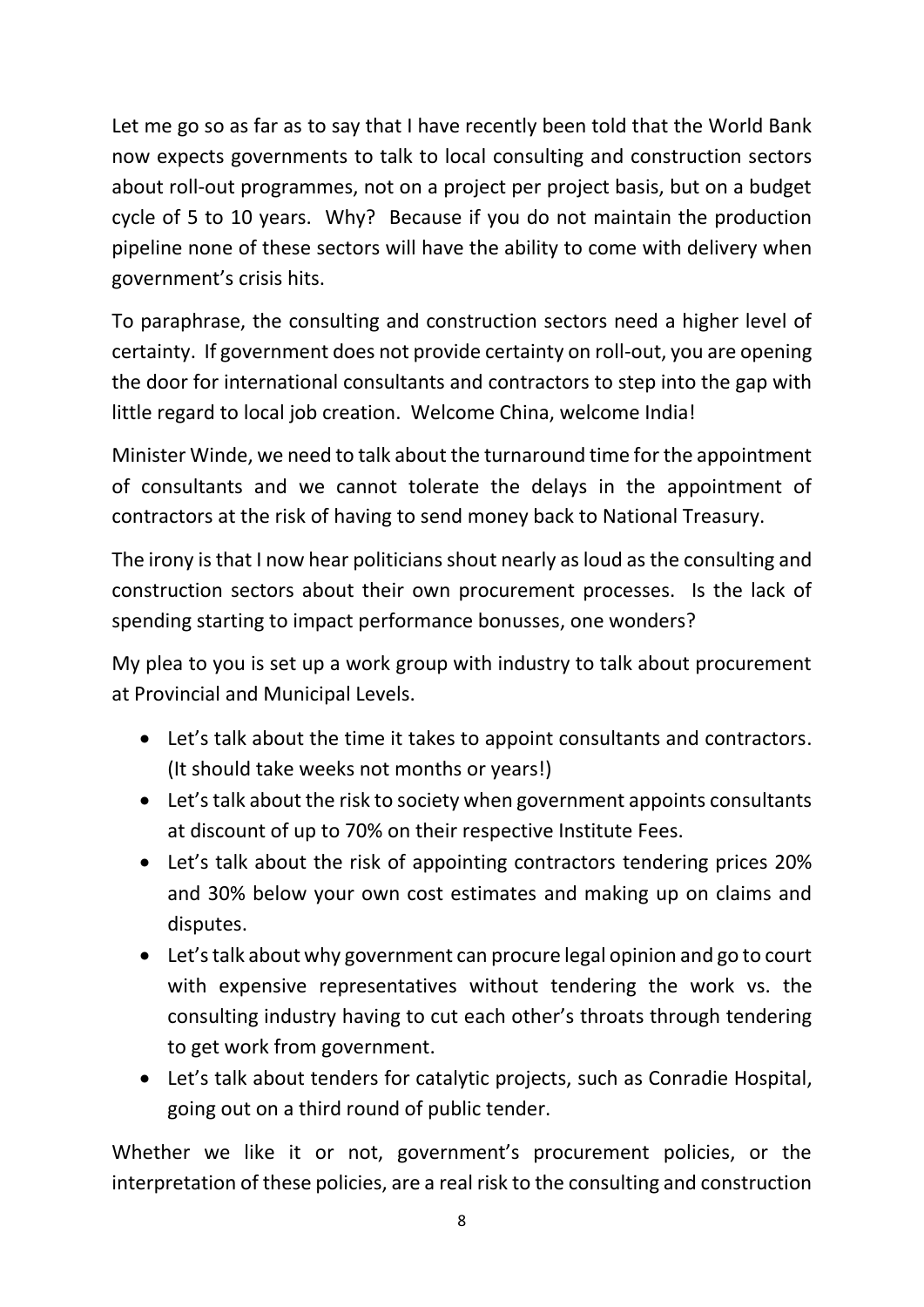sectors which creates a major risk to the property development industry. With fewer consultants and contractors in the market the delivery cost will go up and the workload will become overbearing for the few remaining.

It is now time to deal with this issue.

Minister Winde, we are continuously reminded that the Provincial Government's role is, except for certain core functions, to provide oversight and guidance to local authorities. I have already suggested certain themes which the Provincial Government can take to the municipalities in the Western Cape.

The one aspect that has been brought to my attention is the need for the smaller municipalities to communicate investment opportunities to the wider development industry.

We are privileged that there a number of municipalities are represented at this event and it would be wonderful to grow representation at future events. As Minister of Economic Opportunities, I would like to challenge you to think how you and your Department can assist in communicating investment opportunities to a wider investment audience. From the Forum's side we will gladly make our communication channels available to spread the word.

On the theme of the assistance that the Forum and its members can provide Provincial and Local government to facilitate investment through the property development industry:

- I have spoken about our willingness, together with the various professional bodies associated with the Western Cape Property Development Forum, to engage on the topic of public procurement of services and construction. This offer stands.
- We also offer our time to sit with your Red Tape to Red Carpet team to look how this service can be maximised for the property development industry.
- I would like to offer, on behalf of engineering colleagues, their time to engage with government, through your facilitation, to set up a work group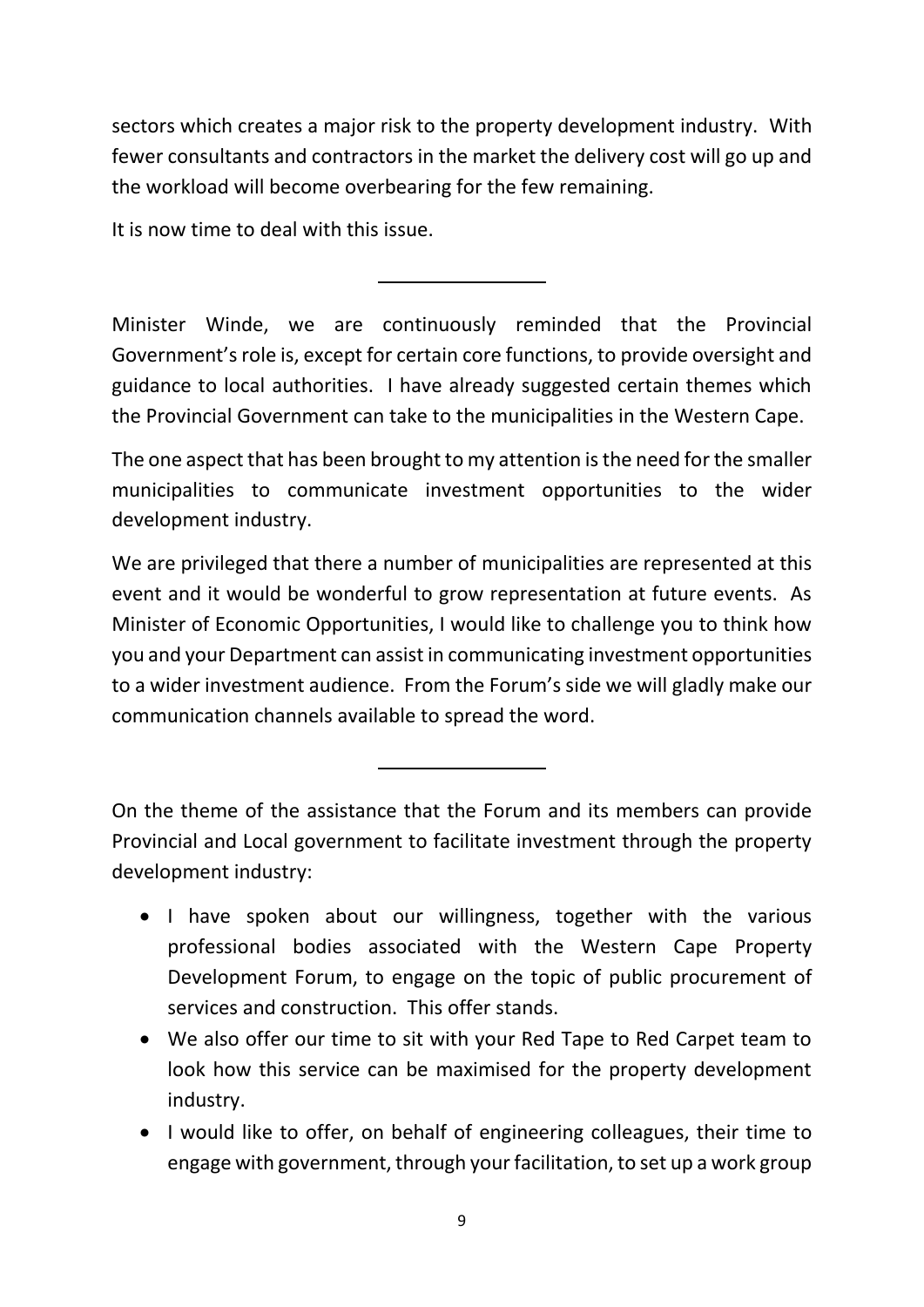on engineering standards. We are starting to see local authority officials expect engineering standards that government itself does not adhere to. [Don't get me going on landscaping and irrigation standards in the City!] We need to talk about the maintenance bulk infrastructure capacities and standards and the need to ensure that local authorities have access to qualified and experienced engineers, both inhouse and as strategic consultants.

- Some of our members have already engaged with several your in-house strategic teams. We continue to discuss the impact of energy and water provision in the province.
- We have recently engaged with your team looking at Province's pro-active thinking on electrical vehicles and how Province can talk to industry about this.
- Minister Winde, for those that do not know, the WCPDF meets with your colleague, Minster Anton Bredell, on a quarterly basis to look at the impact of planning and environmental legislation on the industry. We appreciate this opportunity and will continue with this engagement.

A new initiative that I can announce is the co-operation between the WCPDF and the UCT: Nedbank Urban Real Estate Research Unit. Both Prof Francois Viruly and Rob McGaffin are speakers at this Conference.

We are currently working on a training programme that we would like to offer to Province and local authorities:

- The focus of the programme is to expose members of politicians and officials to issues impacting on real estate development.
- The aim is to empower them to critique any draft policy concept on whether it will facilitate or undermine investment.
- It aims to create a practical market awareness and to empower officials to negotiate ideal outcomes with a clear understanding of market forces and realities.
- Our ideal is to empower officials and politicians to become investment facilitators rather than gate keepers.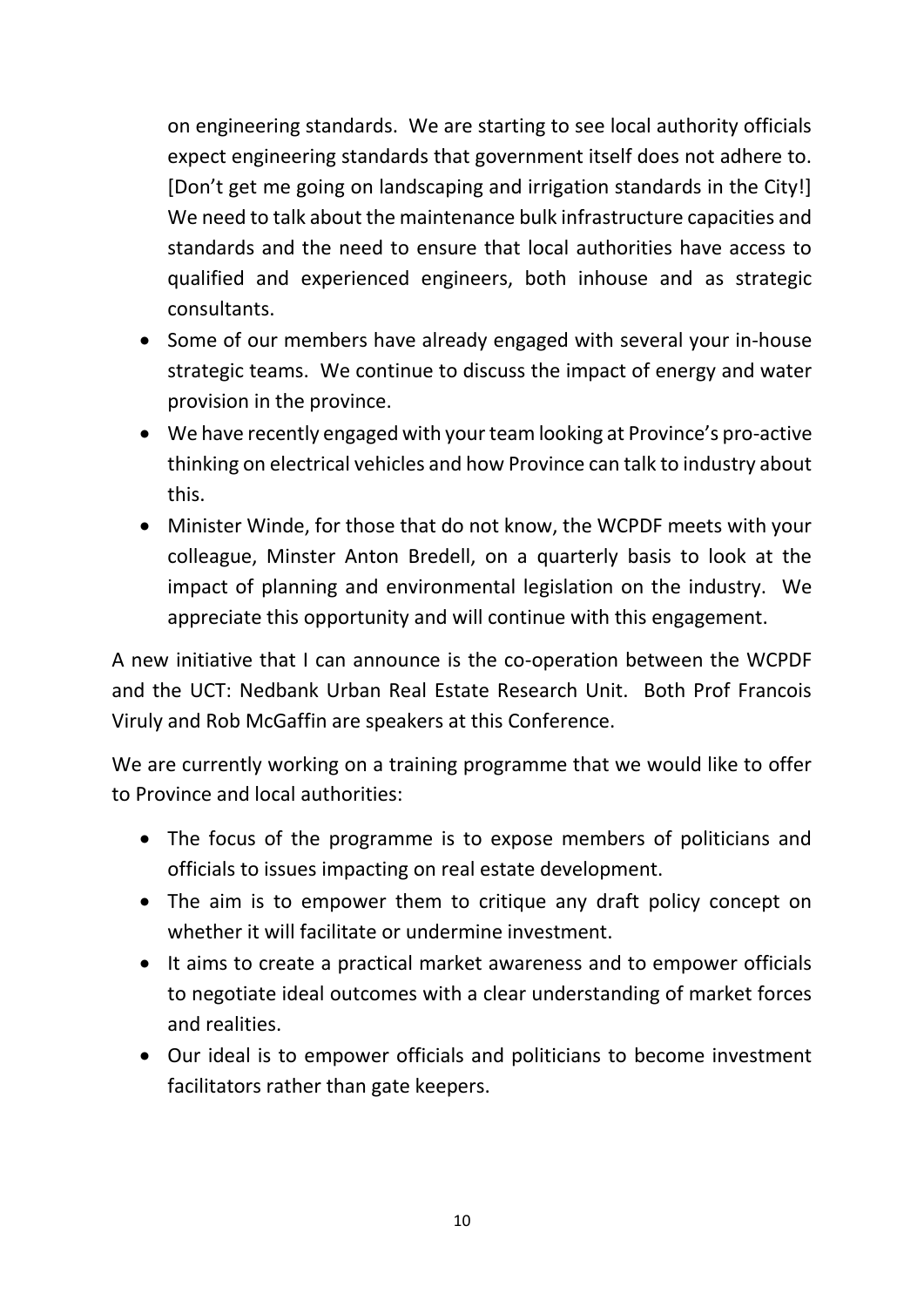Our offer to local authorities present today is to put up your hand and to engage with us on how such a programme can be best implemented. This training should be compulsory!

Which leads me to celebrate a wonderful success:

Last year we introduced a new organisation called Youth in Property (YIPA), an initiative by a couple of energetic UCT students. We recently concluded our second job shadow event with YIPA, exposing a number of Grade 12 students from disadvantaged communities to the property industry.

At a personal level I can vouch for the success of this programme and can share what a humbling experience it has been for me and my company.

The student we hosted, a young lady of 17 years, again taught me that we have some way to go to create opportunity for our youth in this country. She lives with her unemployed brother. Both their parents passed away some time ago. They survive on her grant money as a minor.

The odds have been stacked against her and yet she gets "7's" – that's 80% and higher in all her subjects!

Unfortunately, she will be lost the property industry  $-$  she plans to study medicine.

I call on all delegates, when the call comes out later this year again, to participate in this job-shadow programme and to help young people a bit of this wild but exiting industry that we work in.

You will see that affordable housing features on tomorrow's programme. At last year's event we spoke about the opportunities that the township environment is creating for the property entrepreneur.

I can mention today that we are starting to move closer to DAG, a social advocacy and research NGO who is documenting fascination work taking place in townships in Cape Town. For those developers who wonder about numbers, I have seen rental stock achieving 30% yields on year 1! Eat your hearts out!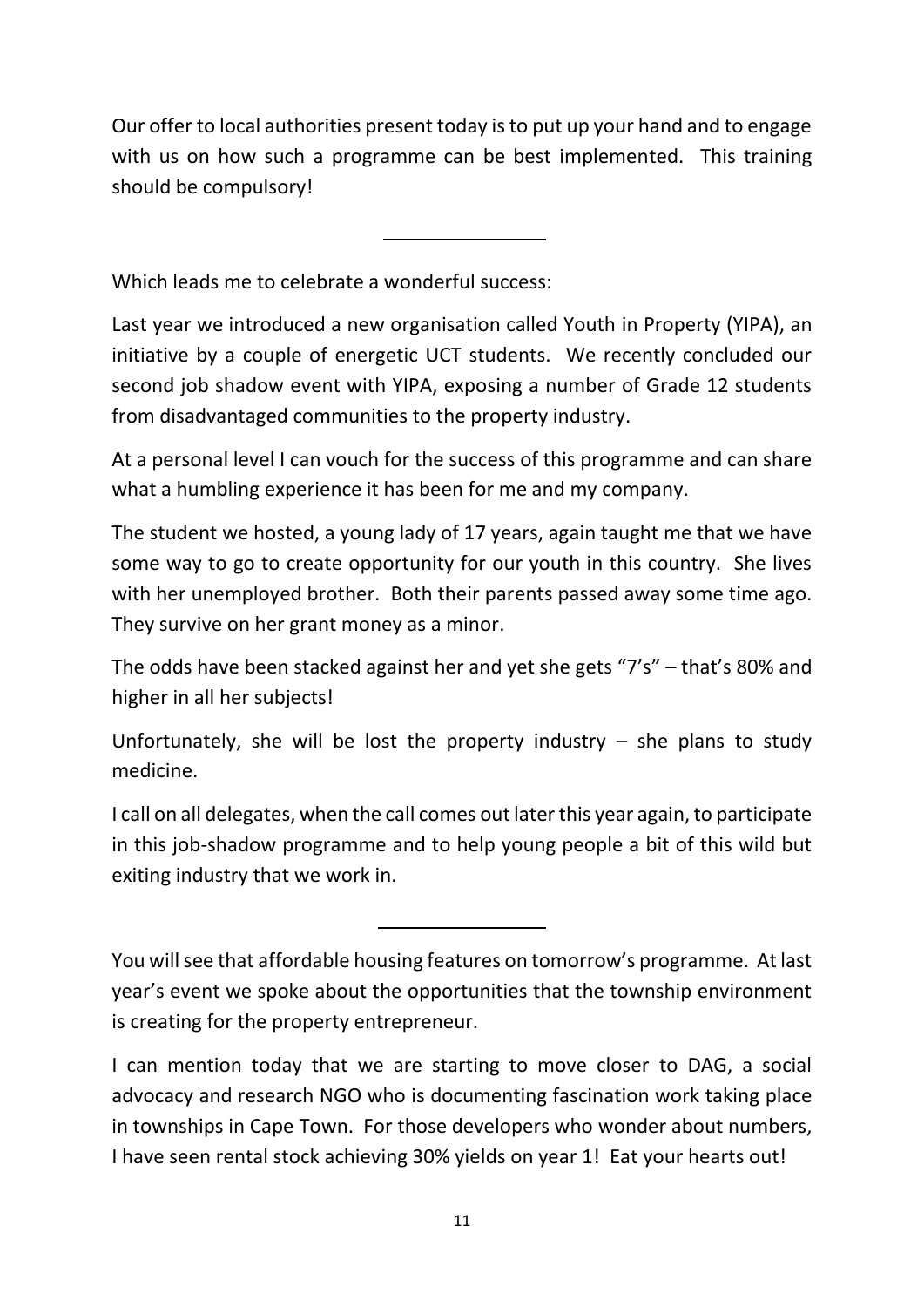Although it is early days, I hope for the WCPDF to expand its links with more of the up and coming young black developers who can teach us a thing or two about informal finance and what this untapped township market has to offer. Expect to hear more!

Madam MC, the work that the Forum does would not have been possible if it was not for several strategic associations with various professions and organisations. For those that have looked at our website the following would not be news but for the rest some background:

As I have said before the property industry is not a single entity. It is made up of a variety role players and sub groups. I am proud to say that the structure of the Forum goes a long way to illustrate this complexity and provides a platform for these sectors to engage and to cross discipline boarders.

We are proud to be able to formally associate with several organisations that all have a seat on the Management Committee:

- South African Property Owners Association (SAPOA)
- Urban Design Institute of South Africa (UDISA)
- South African Association of Consulting Professional Planners (SAACPP)
- Cape Institute for Architecture (CIA)
- Association of Construction Project Managers (ACPM)
- Association of South African Quantity Surveyors (ASAQS)
- Consulting Engineers South Africa (CESA)
- Green Building Council of South Africa and more recently
- Youth in Property Association (YIPA)

This conference has received CPD accreditation from 5 professional institutes!